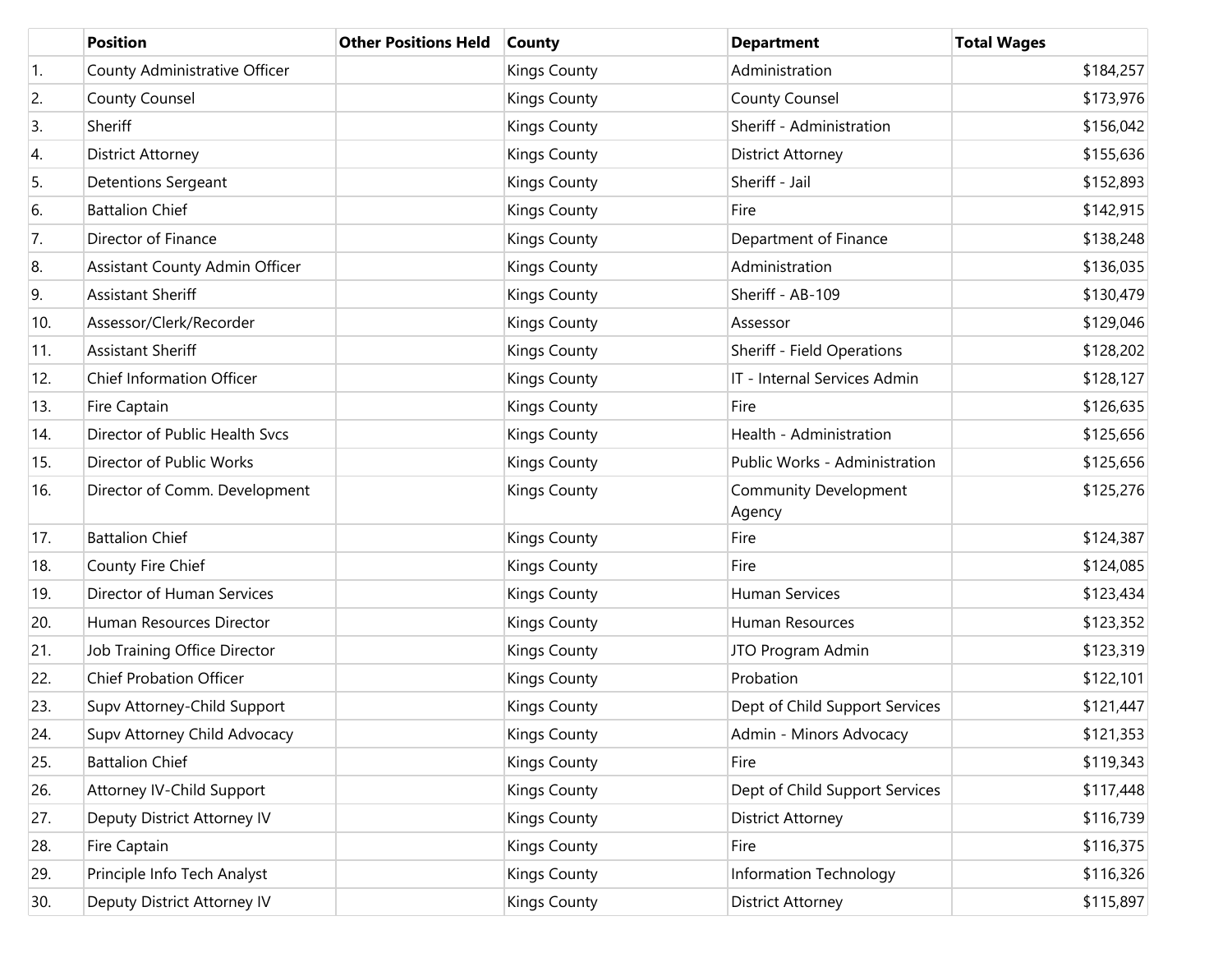| 31. | Deputy District Attorney IV        | <b>Kings County</b> | <b>District Attorney</b>          | \$115,883 |
|-----|------------------------------------|---------------------|-----------------------------------|-----------|
| 32. | Deputy County Counsel IV           | <b>Kings County</b> | <b>County Counsel</b>             | \$114,788 |
| 33. | <b>Assistant District Attorney</b> | <b>Kings County</b> | <b>District Attorney</b>          | \$113,402 |
| 34. | Sheriff's Sergeant                 | <b>Kings County</b> | Sheriff - Field Operations        | \$113,002 |
| 35. | Deputy District Attorney IV        | <b>Kings County</b> | D.A. - AB 109                     | \$112,886 |
| 36. | Deputy District Attorney IV        | <b>Kings County</b> | <b>District Attorney</b>          | \$112,886 |
| 37. | <b>Battalion Chief</b>             | <b>Kings County</b> | Fire                              | \$112,785 |
| 38. | Ag. Commissioner & Sealer          | <b>Kings County</b> | Agr. Commissioner/Sealer          | \$111,650 |
| 39. | Fire Captain                       | <b>Kings County</b> | Fire                              | \$110,319 |
| 40. | Dep Health Dir-Nur & Com Svcs      | <b>Kings County</b> | Health - Administration           | \$109,922 |
| 41. | Fire Captain                       | <b>Kings County</b> | Fire                              | \$108,923 |
| 42. | Assistant Fire Chief               | <b>Kings County</b> | Fire                              | \$108,656 |
| 43. | Fire Captain                       | <b>Kings County</b> | Fire                              | \$108,549 |
| 44. | Sheriff's Commander                | <b>Kings County</b> | <b>Sheriff - Field Operations</b> | \$108,370 |
| 45. | Senior Deputy Sheriff              | <b>Kings County</b> | Sheriff - Field Operations        | \$107,246 |
| 46. | Fire Captain                       | <b>Kings County</b> | Fire                              | \$106,962 |
| 47. | Chief Dep Coroner/Public Admin     | <b>Kings County</b> | <b>Sheriff - Field Operations</b> | \$106,928 |
| 48. | Asst Chief Information Officer     | <b>Kings County</b> | Information Technology            | \$106,639 |
| 49. | Family PNP/Phy. Asst-Certified     | <b>Kings County</b> | Health - CD Clinic                | \$105,900 |
| 50. | Deputy District Attorney III       | <b>Kings County</b> | <b>District Attorney</b>          | \$105,709 |
| 51. | <b>Behavioral Health Director</b>  | <b>Kings County</b> | <b>Behavioral Health Admin</b>    | \$105,632 |
| 52. | Sheriff's Commander                | <b>Kings County</b> | Sheriff - AB-109                  | \$104,749 |
| 53. | Deputy District Attorney IV        | <b>Kings County</b> | <b>District Attorney</b>          | \$104,361 |
| 54. | Deputy District Attorney IV        | <b>Kings County</b> | DA - Domestic Violence VAWA       | \$102,829 |
| 55. | Director of Child Support Svcs     | <b>Kings County</b> | Dept of Child Support Services    | \$102,496 |
| 56. | <b>Detentions Sergeant</b>         | <b>Kings County</b> | Sheriff - Jail                    | \$101,522 |
| 57. | Fire Apparatus Engineer            | <b>Kings County</b> | Fire                              | \$101,480 |
| 58. | Public Guardian/Vet. Services      | <b>Kings County</b> | Public Guardian/Veterans Svc      | \$101,041 |
| 59. | Fire Captain                       | <b>Kings County</b> | Fire                              | \$100,693 |
| 60. | Fire Captain                       | <b>Kings County</b> | Fire                              | \$100,435 |
| 61. | Principle Info Tech Analyst        | <b>Kings County</b> | Information Technology            | \$99,244  |
| 62. | Senior Deputy Sheriff              | <b>Kings County</b> | Sheriff - Field Operations        | \$98,769  |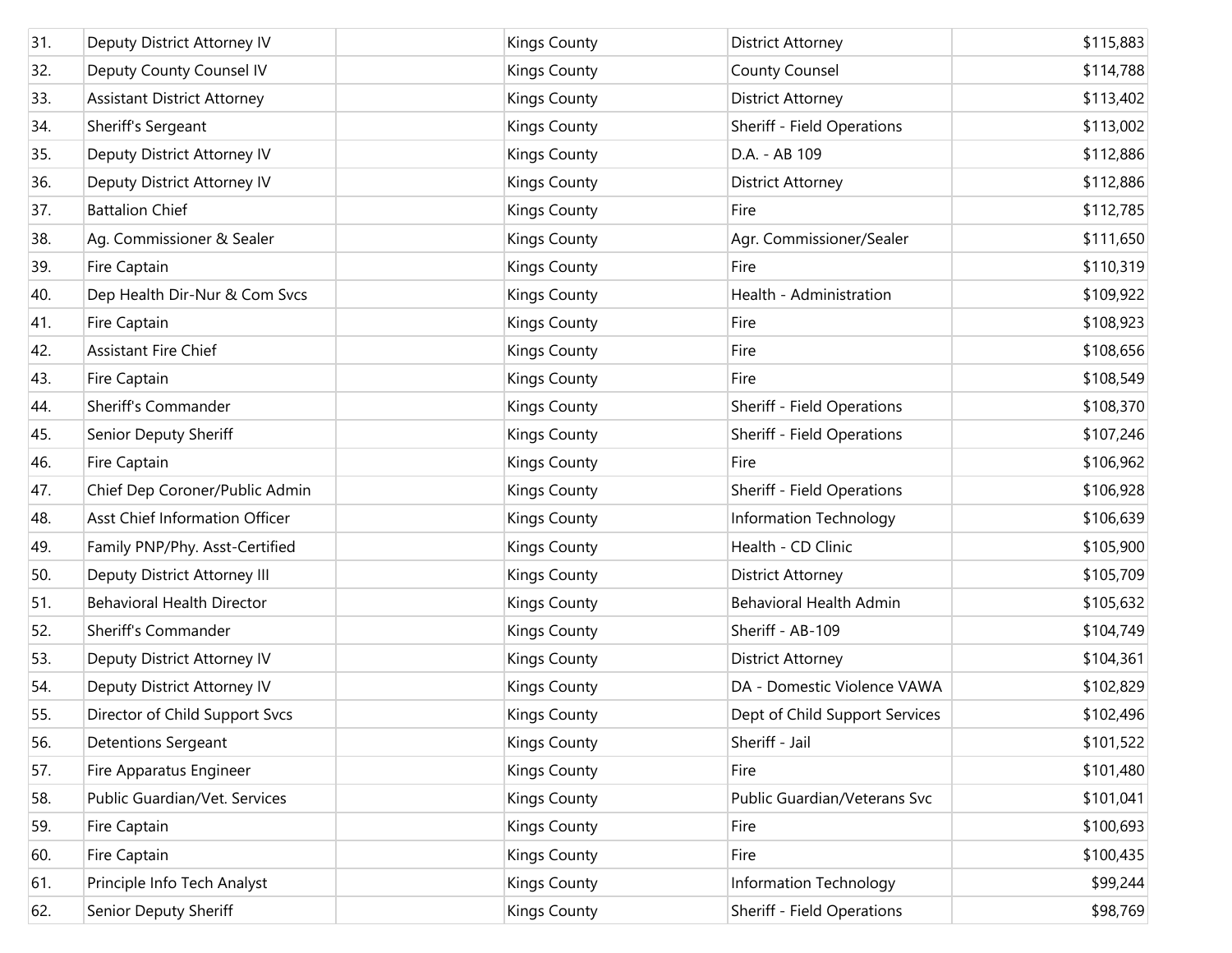| 63. | Fire Captain                   | <b>Kings County</b> | Fire                         | \$98,768 |
|-----|--------------------------------|---------------------|------------------------------|----------|
| 64. | Public Health Lab Director     | <b>Kings County</b> | Health - Lab                 | \$98,477 |
| 65. | Deputy Chief Probation Officer | <b>Kings County</b> | Probation - Juvenile Center  | \$98,076 |
| 66. | Chief DA Investigator          | <b>Kings County</b> | <b>District Attorney</b>     | \$98,028 |
| 67. | Fire Captain                   | <b>Kings County</b> | Fire                         | \$98,009 |
| 68. | Fire Captain                   | <b>Kings County</b> | Fire                         | \$97,920 |
| 69. | <b>Detentions Commander</b>    | <b>Kings County</b> | Sheriff-Court Security Svcs. | \$97,912 |
| 70. | <b>Detentions Commander</b>    | <b>Kings County</b> | Sheriff - Jail               | \$97,825 |
| 71. | Fire Captain                   | <b>Kings County</b> | Fire                         | \$97,638 |
| 72. | Library Director               | <b>Kings County</b> | Library                      | \$97,479 |
| 73. | Deputy Chief Probation Officer | <b>Kings County</b> | Probation                    | \$97,149 |
| 74. | Sheriff's Sergeant             | <b>Kings County</b> | Sheriff - Field Operations   | \$96,738 |
| 75. | Asst Dir of Finance - Acct Div | <b>Kings County</b> | Department of Finance        | \$96,699 |
| 76. | Principle Info Tech Analyst    | <b>Kings County</b> | Information Technology       | \$96,292 |
| 77. | <b>Battalion Chief</b>         | <b>Kings County</b> | Fire                         | \$96,231 |
| 78. | Deputy Director-Social Svc     | <b>Kings County</b> | <b>Human Services</b>        | \$96,190 |
| 79. | Deputy County Counsel IV       | <b>Kings County</b> | County Counsel               | \$95,784 |
| 80. | Social Service Supervisor-CPS  | <b>Kings County</b> | Human Services               | \$95,329 |
| 81. | Asst Dir of Finance-Treasury D | <b>Kings County</b> | Department of Finance        | \$95,030 |
| 82. | Deputy County Admin Officer    | <b>Kings County</b> | Administration               | \$94,632 |
| 83. | Fire Captain                   | <b>Kings County</b> | Fire                         | \$94,247 |
| 84. | Fire Apparatus Engineer        | <b>Kings County</b> | Fire                         | \$94,087 |
| 85. | District Atty Investigator II  | <b>Kings County</b> | DA - Domestic Violence VAWA  | \$93,659 |
| 86. | Fire Apparatus Engineer        | <b>Kings County</b> | Fire                         | \$93,494 |
| 87. | Deputy County Counsel IV       | <b>Kings County</b> | <b>County Counsel</b>        | \$93,489 |
| 88. | Deputy County Counsel III      | <b>Kings County</b> | <b>County Counsel</b>        | \$93,290 |
| 89. | Fire Captain                   | <b>Kings County</b> | Fire                         | \$93,243 |
| 90. | Supv Public Health Nurse       | <b>Kings County</b> | Health - Child Health        | \$92,921 |
| 91. | Fire Apparatus Engineer        | <b>Kings County</b> | Fire                         | \$92,693 |
| 92. | Sheriff's Sergeant             | <b>Kings County</b> | Sheriff - Field Operations   | \$92,592 |
| 93. | Senior Deputy Sheriff          | <b>Kings County</b> | Sheriff - Field Operations   | \$92,516 |
| 94. | Senior Deputy Sheriff          | <b>Kings County</b> | Sheriff - Field Operations   | \$92,379 |